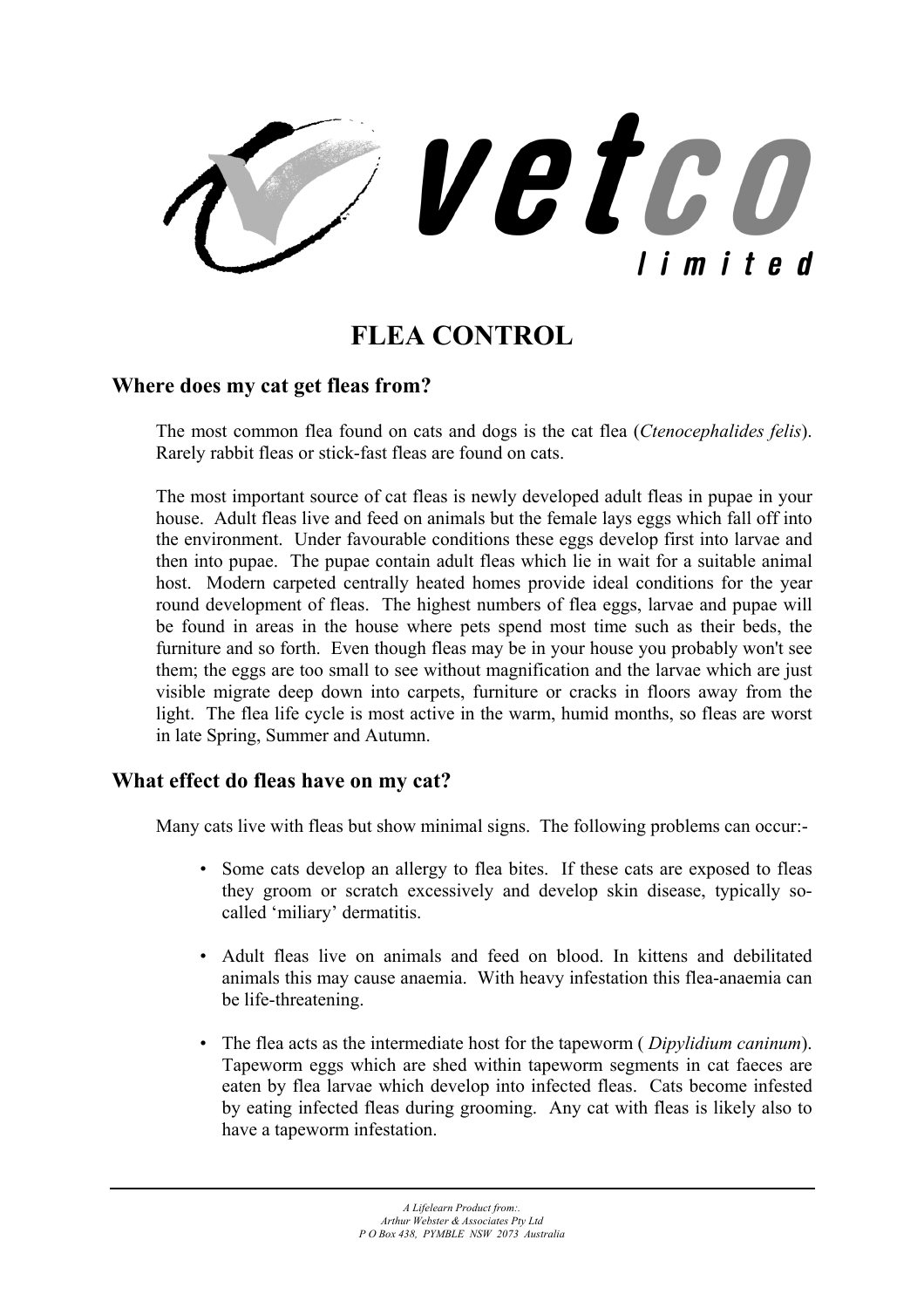# **How can I get rid of fleas on my cat?**

This can be a demanding task and requires a three pronged approach. Fleas need to be eliminated from your cat, from any other cats and dogs that you own and from your home. Even this rigorous approach may not give 100% control as there are other sources of fleas that are not amenable to your control such as other people's pets, wild animals and infested environments which your cat may come into contact with outside your house.

# **What products are available to treat my cat?**

Insecticides applied to cats are designed to kill adult fleas. Many products have limited effectiveness because they only work for a few hours after application. This is particularly a problem with flea shampoos and powders; they kill fleas present on your cat at the time of application but have little residual effect so the day after use the cat may again have fleas.

There are now some newer products available from your vets which have good residual action. The 'new generation' flea control products (e.g. 'Frontline') have revolutionised the control of fleas - if applied as directed, fleas are unlikely to be a problem.

#### **ALWAYS READ THE LABEL CAREFULLY - apply the product as instructed and repeat at the intervals stated.**

# **My cat hates being sprayed. What can I do?**

Many cats strongly dislike being sprayed. Consult your vet, there are several alternatives available. Flea collars are very convenient but they don't work well enough to cope in the face of an infested environment or provide sufficient control for a flea allergic cat. Some cats will develop a skin reaction to collars. A foam is available which you stroke onto your cat's coat. There are several insecticides which are formulated as "spot ons"; these contain a small volume of liquid which is applied onto the cat's skin on the back of its neck. It is important to remember, however, that most of these treatments are vastly inferior to the new generation spray products that are now available.

## **How can I treat my home environment?**

A number of different products are available which will kill the stages of the flea life cycle present in your home such as:-

- insecticide sprays for use on the house
- sprays containing insect growth regulators for use on the house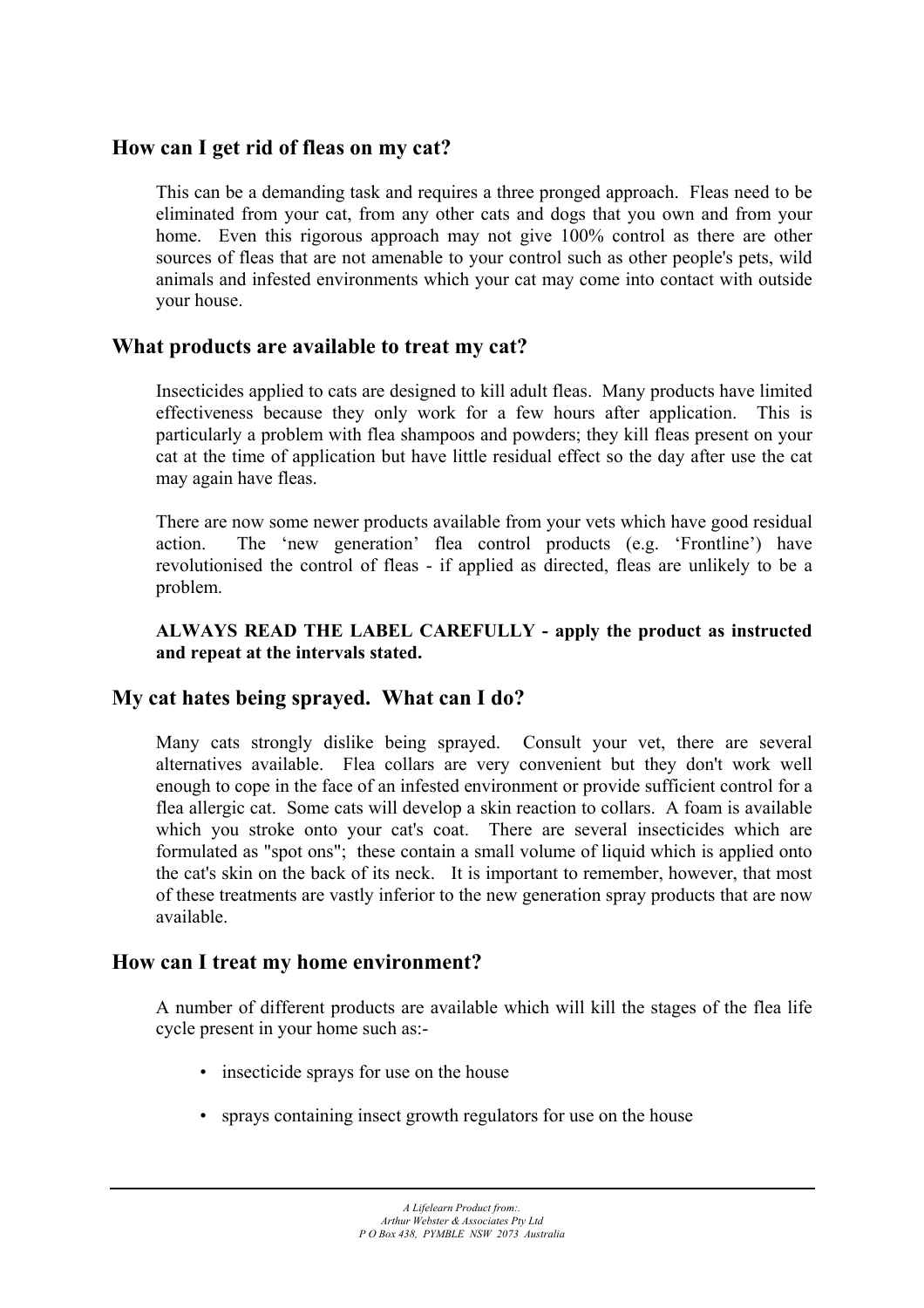- a liquid (for cats) or a tablet (for dogs) which is given to the animal by mouth and which contains a chitin synthesis inhibitor. Adult fleas which feed on the medicated animal produce eggs which are incapable of hatching to produce adult fleas so the development of an infested environment is prevented. All animals in the household need to be treated
- insecticides applied by professional pest control operatives to your house
- professional application of borate powder is now available. This is expensive but carries a one year guarantee. Ask your vet for details.

Sprays for use on the house should obviously be used in places where the flea eggs, larvae and pupae are likely to be. It is worth initially going over the whole of the house and then concentrating on the hot spots - your cat's favourite dozing spots - such as soft furniture, beds and carpets. Once they hatch from the egg flea larvae move away from the light deep into carpets and into other nooks and crannies and it can be difficult to get insecticides into these places. So be sure to move cushions and to move furniture and beds to spray underneath. Other places liked by larvae are skirting boards and the cracks in wooden floors.

Your pet's bedding should be regularly washed at a high temperature or replaced. Regular and thorough vacuuming of your carpets, floors and soft furnishings can remove a large proportion of the flea eggs, larvae and pupae which are present in your home. You will need to throw away and preferably burn the dust bag to prevent eggs and larvae developing in there. Vacuuming prior to the application of a spray to the house is recommended because the vibrations will encourage newly developed fleas to emerge from pupae which will then be killed by the insecticide.

#### **ALWAYS READ PRODUCT LABELS CAREFULLY - apply as instructed, use the quantity suggested and repeat at the intervals stated.**

## **How do I choose which products to use?**

A flea control programme needs to be individually tailored and take into account your reasons for doing flea control and the lifestyle of your cat and other pets. **Your vet with his knowledge of the advantages and limitations of the products available is the best person to advise you about this.** 

## **Are insecticides safe for my cat and my family?**

Insecticides for flea control should be safe both for animals and humans provided the manufacturer's instructions are carefully followed. One should be particularly careful to avoid combining insecticides with similar modes of action. Always seek your vet's advice if you are unsure about this and always tell your vet about any flea control products you may be using other than those which he has prescribed.